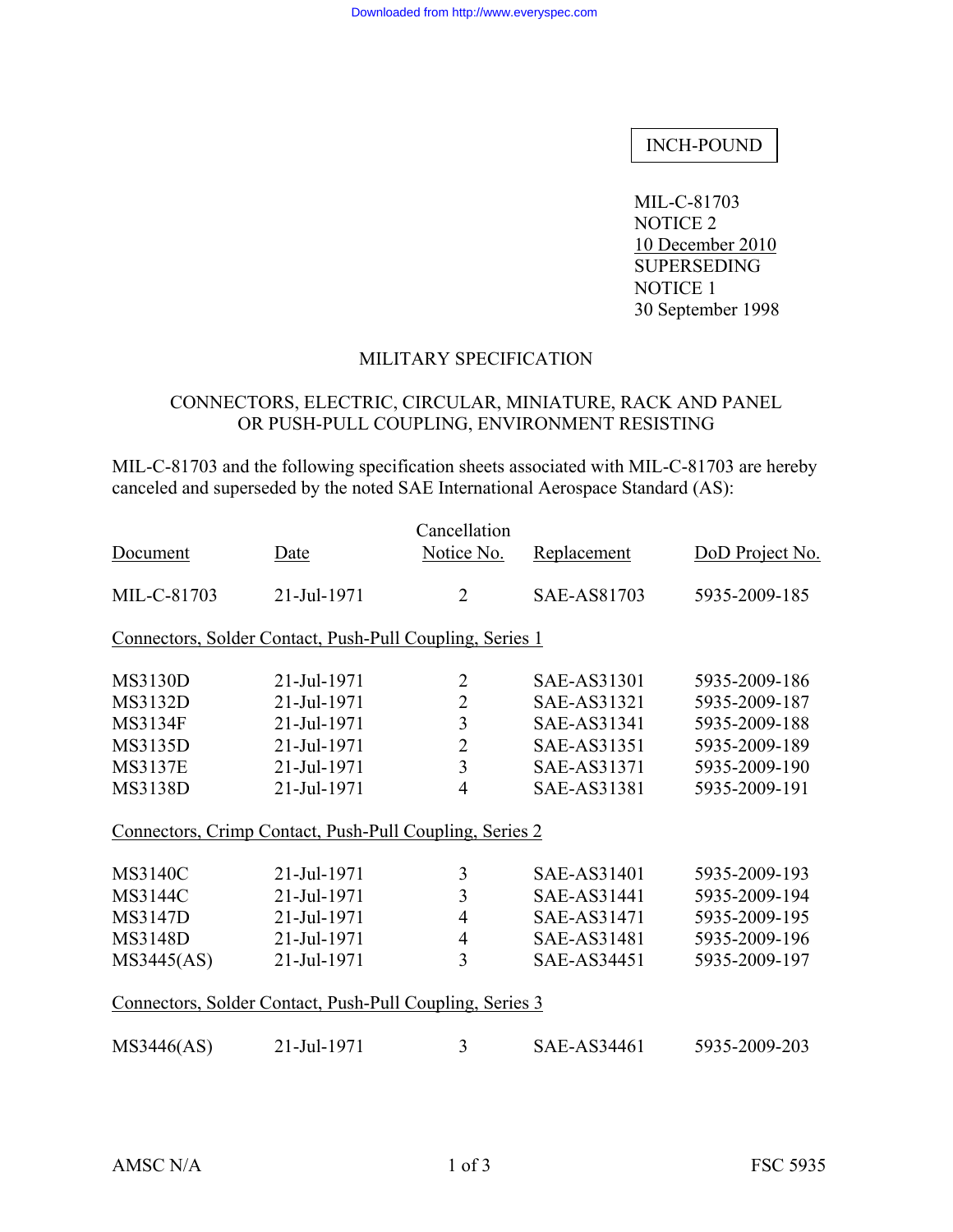## MIL-C-81703 NOTICE 2

| Document                                                | Date        | Cancellation<br>Notice No. | Replacement        | DoD Project No. |  |  |  |
|---------------------------------------------------------|-------------|----------------------------|--------------------|-----------------|--|--|--|
|                                                         |             |                            |                    |                 |  |  |  |
| Connectors, Crimp Contact, Push-Pull Coupling, Series 3 |             |                            |                    |                 |  |  |  |
| MS3146(AS)                                              | 4-Feb-1972  | $\overline{2}$             | SAE-AS31461        | 5935-2009-199   |  |  |  |
| MS3149(AS)                                              | 4-Feb-1972  | $\overline{2}$             | SAE-AS31491        | 5935-2009-200   |  |  |  |
| MS3466(AS)                                              | 21-Jul-1971 | 3                          | SAE-AS34661        | 5935-2009-198   |  |  |  |
| MS3467(AS)                                              | 21-Jul-1971 | $\overline{3}$             | SAE-AS34671        | 5935-2009-205   |  |  |  |
| <b>Connector Accessories</b>                            |             |                            |                    |                 |  |  |  |
| <b>MS3182D</b>                                          | 21-Jul-1971 | 3                          | SAE-AS31821        | 5935-2009-206   |  |  |  |
| <b>Connectors Insert Arrangements</b>                   |             |                            |                    |                 |  |  |  |
| MS33698F(AS)                                            | 21-Jul-1971 | $\overline{2}$             | <b>SAE-AS33698</b> | 5935-2009-208   |  |  |  |
| MS33699F(AS)                                            | 21-Jul-1971 | $\mathbf{1}$               | SAE-AS33699        | 5935-2009-209   |  |  |  |
| <b>MS33700F(AS)</b>                                     | 21-Jul-1971 | $\overline{2}$             | <b>SAE-AS33700</b> | 5935-2009-210   |  |  |  |
| MS33701G(AS)                                            | 21-Jul-1971 | $\overline{2}$             | SAE-AS33701        | 5935-2009-211   |  |  |  |
| MS33702E(AS)                                            | 21-Jul-1971 | $\overline{2}$             | SAE-AS33702        | 5935-2009-212   |  |  |  |
| MS33703F(AS)                                            | 21-Jul-1971 | $\overline{2}$             | <b>SAE-AS33703</b> | 5935-2009-213   |  |  |  |

CAUTION: The supersession information is valid as of the date of this notice and may be superseded by subsequent revisions of the superseding documents.

(Copies of SAE publications are available from www.sae.org or SAE International, 400 Commonwealth Drive, Warrendale, PA 15096-0001.)

Army – CR<br>Navy – AS<br>Project 5935-Air Force  $-85$  $DLA - CC$ 

Custodians: Preparing activity: Project 5935-2009-185

Review activities: Army – AR, AV, CR4, MI  $N$ avy –  $EC$ Air Force – 99